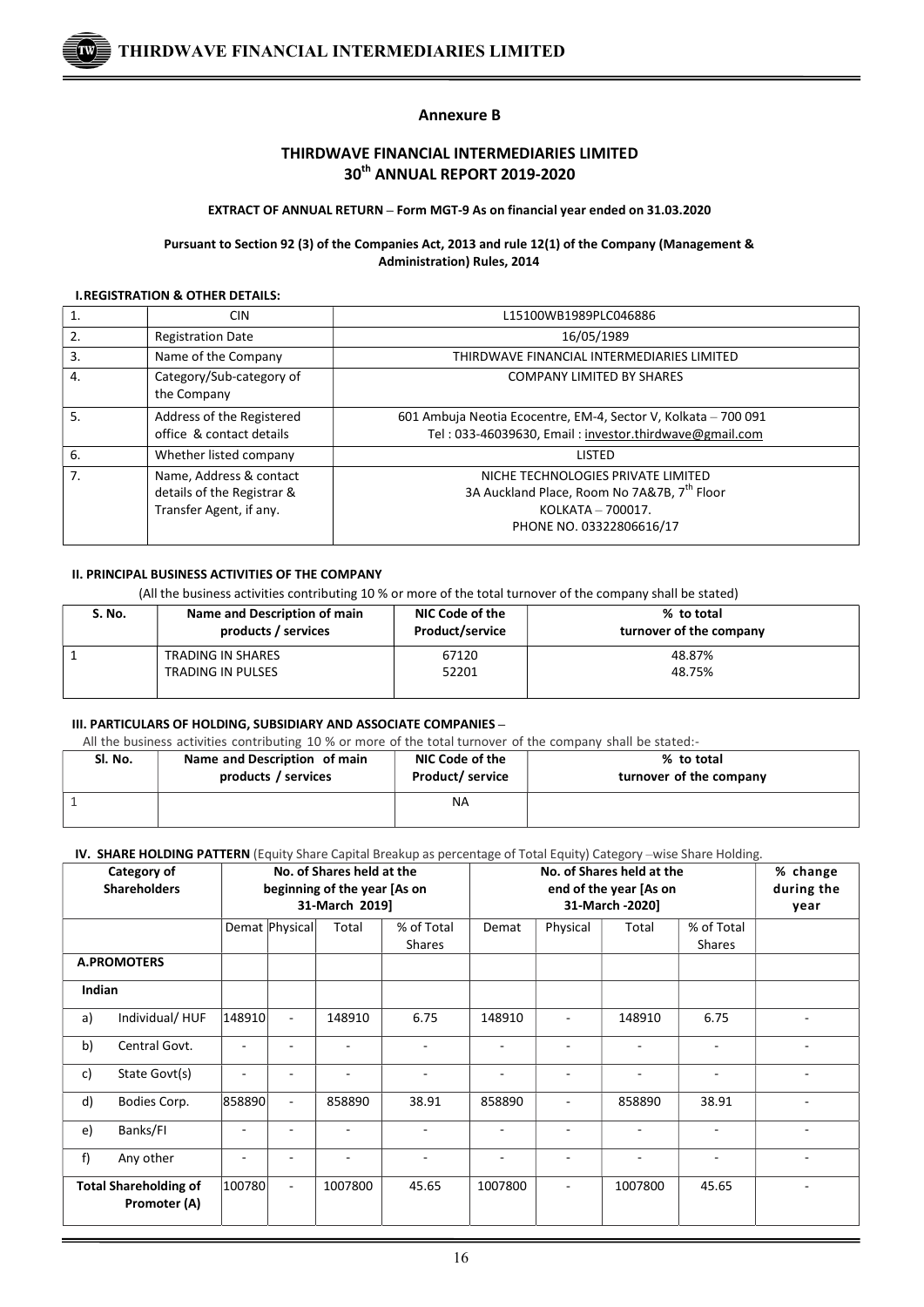# THIRDWAVE FINANCIAL INTERMEDIARIES LIMITED

 $\overline{a}$ 

 $\overline{\text{Tw}}$ 

| <b>B.PUBLIC SHAREHOLDING</b>               |                          |                          |                          |                          |                          |                          |                          |                          |        |
|--------------------------------------------|--------------------------|--------------------------|--------------------------|--------------------------|--------------------------|--------------------------|--------------------------|--------------------------|--------|
| 1.Institutions                             |                          |                          |                          |                          |                          |                          |                          |                          |        |
| (a) Mutual Funds                           | $\overline{\phantom{a}}$ | 136200                   | 136200                   | 6.17                     |                          | 136200                   | 136200                   | 6.17                     |        |
| (b)Banks/FI                                | $\overline{\phantom{a}}$ | $\overline{\phantom{0}}$ | ٠                        | $\overline{\phantom{a}}$ | ۰                        | ٠                        | ٠                        | ٠                        |        |
| ©Central Govt.                             | $\overline{\phantom{a}}$ | ٠                        | $\overline{\phantom{a}}$ | $\overline{\phantom{a}}$ | $\overline{\phantom{a}}$ | ۰                        | $\overline{\phantom{a}}$ | $\overline{\phantom{a}}$ | ٠      |
| (d)State Govt(S)                           | $\overline{\phantom{a}}$ | $\overline{\phantom{a}}$ | $\overline{\phantom{a}}$ | ٠                        | $\overline{\phantom{a}}$ | $\sim$                   | $\overline{\phantom{a}}$ | $\overline{\phantom{a}}$ | $\sim$ |
| (e)Venture Capital Funds                   | $\overline{\phantom{a}}$ | $\overline{\phantom{a}}$ | $\overline{\phantom{a}}$ | $\overline{\phantom{a}}$ | $\overline{\phantom{a}}$ | $\sim$                   | $\overline{\phantom{a}}$ | $\overline{\phantom{a}}$ | ٠      |
| (f)Insurance Companies                     | $\blacksquare$           | ٠                        | $\overline{\phantom{a}}$ | $\overline{\phantom{a}}$ | -                        | $\sim$                   | $\overline{\phantom{a}}$ | $\overline{\phantom{a}}$ | ۰      |
| $(g)$ FIIS                                 | ۰                        | $\overline{\phantom{0}}$ | $\overline{\phantom{0}}$ | $\overline{\phantom{m}}$ | $\overline{\phantom{0}}$ | $\overline{\phantom{a}}$ | $\overline{a}$           | ٠                        | ٠      |
| (h)Foreign Venture<br><b>Capital Funds</b> | $\overline{\phantom{a}}$ |                          |                          | ٠                        |                          | ۰                        | ٠                        | $\overline{\phantom{0}}$ |        |
| (i)Others(Specify)                         | $\overline{\phantom{a}}$ | ۰                        | ٠                        | $\overline{\phantom{a}}$ | -                        | ٠                        | $\overline{\phantom{a}}$ | ۰                        | ٠      |
| Sub-total $(B)(1)$ :-                      | $\overline{\phantom{a}}$ | 136200                   | 136200                   | 6.170                    | ۰                        | 136200                   | 136200                   | 6.170                    | ٠      |

| 2. Non-Institutions                                                                       |                |                          |                |                          |                          |                             |                          |                          |                          |
|-------------------------------------------------------------------------------------------|----------------|--------------------------|----------------|--------------------------|--------------------------|-----------------------------|--------------------------|--------------------------|--------------------------|
| (a)Bodies Corp.                                                                           |                |                          |                |                          |                          |                             |                          |                          |                          |
| (i)Indian                                                                                 | 385801         | 10000                    | 395801         | 22.459                   | 385802                   | 10000                       | 395802                   | 17.929                   | $\overline{a}$           |
| (ii)Overseas                                                                              | $\blacksquare$ | $\overline{\phantom{a}}$ | $\blacksquare$ | $\blacksquare$           | $\blacksquare$           | $\mathcal{L}_{\mathcal{A}}$ | $\overline{\phantom{a}}$ | $\blacksquare$           |                          |
| (b)Individuals                                                                            |                |                          |                |                          |                          |                             |                          |                          |                          |
| (i)Individual<br>Shareholders holding<br>nominal Share capital<br>upto Rs.1 Lakh          | 58667          | 21900                    | 80567          | 3.65                     | 59068                    | 21900                       | 80968                    | 3.668                    | 0.018                    |
| (ii)Individual<br>Shareholders holding<br>nominal Share capital<br>in excess to Rs.1 Lakh | 289200         | 296000                   | 585200         | 26.508                   | 289200                   | 296000                      | 585200                   | 26.508                   |                          |
| ©Others (Specify)                                                                         | $\omega$       | $\blacksquare$           | $\sim$         | $\sim$                   | $\blacksquare$           | $\sim$                      | $\blacksquare$           | $\sim$                   | $\sim$                   |
| Non Resident Indians                                                                      | $\blacksquare$ | $\overline{\phantom{a}}$ | ۰              | $\overline{\phantom{a}}$ | $\overline{\phantom{a}}$ | $\overline{\phantom{a}}$    | ۰.                       | $\overline{\phantom{a}}$ | $\overline{\phantom{a}}$ |
| Overseas Corporate<br><b>Bodies</b>                                                       | ٠              | $\blacksquare$           |                | $\overline{a}$           |                          | $\sim$                      |                          |                          |                          |
| <b>Foreign Nationals</b>                                                                  | $\mathbf{r}$   | $\blacksquare$           | $\blacksquare$ | $\sim$                   | $\mathbf{r}$             | $\sim$                      | ÷.                       | $\mathbf{r}$             |                          |
| <b>Clearing Members</b>                                                                   | 2032           | $\blacksquare$           | 2032           | 0.092                    | 1630                     | $\blacksquare$              | 1630                     | 0.074                    | $-0.018$                 |
| Trusts                                                                                    | ÷.             | $\overline{a}$           | ÷.             | ÷.                       | ÷.                       | ÷.                          | $\sim$                   | ÷.                       | $\sim$                   |
| Foreign Bodies - D R                                                                      | $\blacksquare$ | ä,                       | ÷.             | $\blacksquare$           | ÷,                       | ٠                           | ÷,                       | $\overline{a}$           | $\overline{a}$           |
| Sub-total $(B)(2)$ :-                                                                     | 735700         | 327900                   | 1063600        | 48.179                   | 735700                   | 327900                      | 1036300                  | 48.179                   | $\blacksquare$           |
| <b>Total Public</b><br>Shareholding (B)<br>$=(B)(1) + (B)(2)$                             | 735700         | 464100                   | 1199800        | 54.349                   | 735700                   | 464100                      | 1199800                  | 54.349                   |                          |

| C.Shares held by<br><b>Custodian for GDRs</b><br>& ADTRs | -                | ٠ |         | ٠      |         |        |         | -      |        |
|----------------------------------------------------------|------------------|---|---------|--------|---------|--------|---------|--------|--------|
| <b>Grand Total</b><br>$(A+B+C)$                          | 1743500   464100 |   | 2207600 | 100.00 | 1743500 | 464100 | 2207600 | 100.00 | $\sim$ |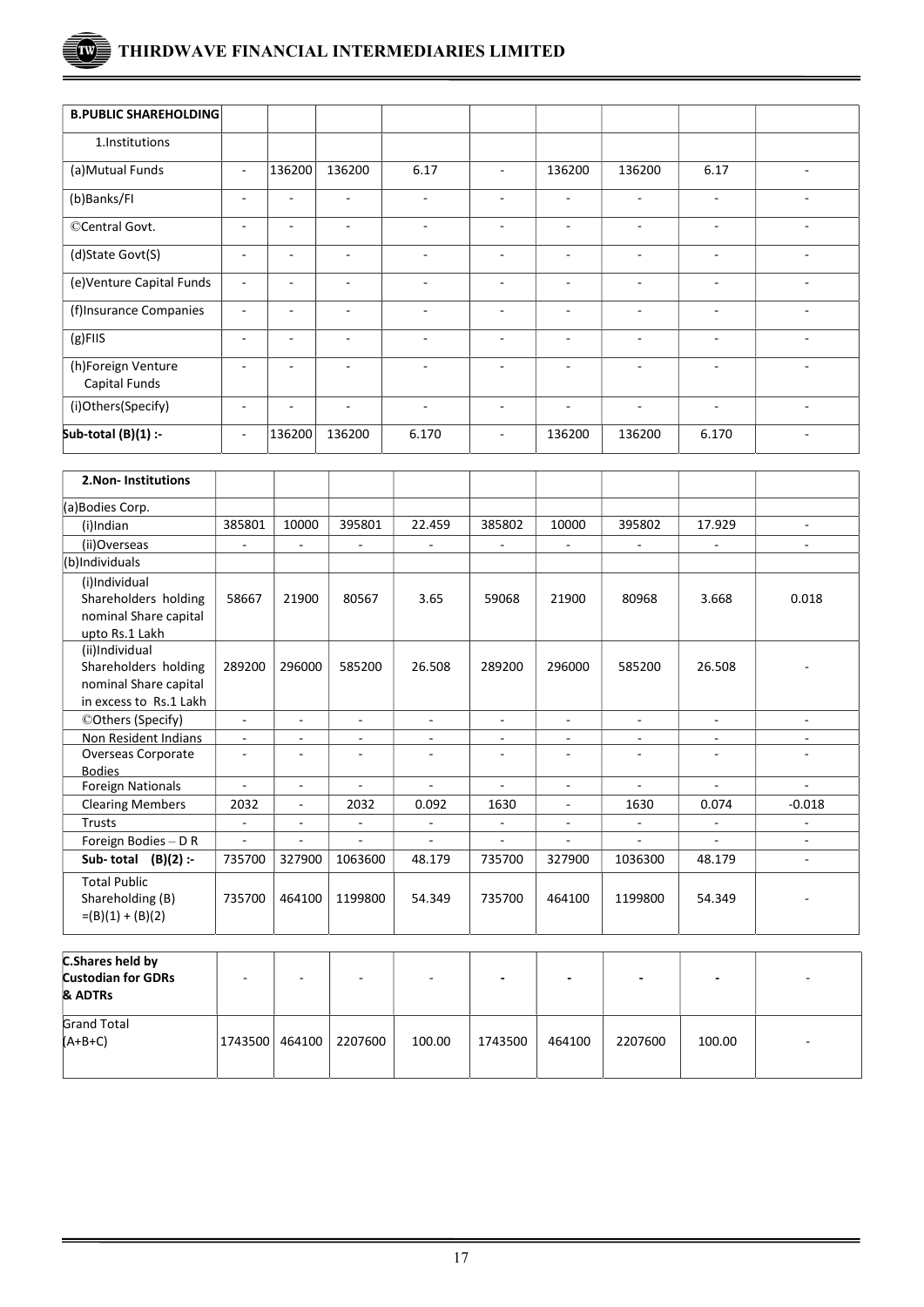

#### B. Shareholding of Promoter:-

| <b>SN</b>      | Shareholder's<br>Name            | Shareholding at the<br><b>Beginning of the Year</b> |                                              |                                                                       | Shareholding at the end of<br><b>The Year</b> |                                           |                                                                 | % Change in<br>Shareholding<br>during the<br>year |
|----------------|----------------------------------|-----------------------------------------------------|----------------------------------------------|-----------------------------------------------------------------------|-----------------------------------------------|-------------------------------------------|-----------------------------------------------------------------|---------------------------------------------------|
|                |                                  | No.of<br><b>Shares</b>                              | % of<br>total<br>shares of<br>the<br>company | % of<br><b>Shares</b><br>pledged/<br>encumbered<br>to total<br>shares | No. of<br><b>Shares</b>                       | % of total<br>shares of<br>the<br>company | $%$ of<br>shares<br>pledged/<br>ecumbered<br>to total<br>shares |                                                   |
| $\mathbf{1}$   | Siddhant Agarwal                 | 148910                                              | 6.75                                         |                                                                       | 148910                                        | 6.75                                      |                                                                 |                                                   |
| $\overline{2}$ | Patriach<br>Developers (P) Ltd   | 701890                                              | 31.79                                        | $\overline{\phantom{0}}$                                              | 701890                                        | 31.79                                     | $\overline{\phantom{a}}$                                        | $\overline{\phantom{a}}$                          |
| 3              | Prudent Man &<br>Ind Con (P) Ltd | 157000                                              | 7.11                                         |                                                                       | 157000                                        | 7.11                                      |                                                                 |                                                   |

## C. Change in Promoters' Shareholding (please specify, if there is no change)

| <b>SN</b> | <b>Particulars</b>                   |               | Shareholding At The Beginning Of The Year | <b>Cumulative Shareholding During The Year</b> |                                     |  |
|-----------|--------------------------------------|---------------|-------------------------------------------|------------------------------------------------|-------------------------------------|--|
|           |                                      | No. of Shares | % of total shares of<br>the company       | No. of Shares                                  | % of total shares of<br>the company |  |
|           | At the beginning of the year         | 1007800       | 45.65                                     | 1007800                                        | 45.65                               |  |
|           | Date wise Changes during the<br>year |               | ۰                                         |                                                | ۰                                   |  |
|           | At the end of the year               | 1007800       | 45.65                                     | 1007800                                        | 45.65                               |  |

## D. Shareholding Pattern of top ten Shareholders:

| SN             | For Each of the Top 10        |               | Shareholding At The Beginning Of The Year | <b>Cumulative Shareholding During The Year</b> |                      |  |
|----------------|-------------------------------|---------------|-------------------------------------------|------------------------------------------------|----------------------|--|
|                | <b>Shareholders</b>           | No. Of Shares | % of total shares of                      | <b>No. of Shares</b>                           | % of total shares of |  |
|                |                               |               | the company                               |                                                | the company          |  |
| 1              | Agra Capitals (P) Ltd         | 33738         | 1.528                                     | 33738                                          | 1.528                |  |
| $\overline{2}$ | Hariom Agro Foods (P) Ltd     | 200000        | 9.060                                     | 200000                                         | 9.060                |  |
| 3              | Impression Tradelinks (P) Ltd | 22000         | 0.997                                     | 22000                                          | 0.997                |  |
| $\overline{4}$ | J M Trustee Co Ltd            | 136200        | 6.170                                     | 136200                                         | 6.170                |  |
| 5              | Manav Agarwal                 | 30000         | 1.359                                     | 30000                                          | 1.359                |  |
| 6              | Meghna Shah                   | 25000         | 1.132                                     | 25000                                          | 1.132                |  |
| 7              | Nirmal Kumar Agarwal          | 40000         | 1.812                                     | 40000                                          | 1.812                |  |
| 8              | Sanjay Kumar Agarwal          | 100000        | 4.530                                     | 100000                                         | 4.530                |  |
| 9              | Sapna Agarwal                 | 99200         | 4.494                                     | 99200                                          | 4.494                |  |
| 10             | Utsav Industries (P) Ltd      | 96383         | 4.366                                     | 96383                                          | 4.366                |  |
|                | At the end of the year        | 882521        | 39.976                                    | 882521                                         | 39.976               |  |

(Other than Directors, Promoters and Holders of GDRs and ADRs)

## E. Shareholding of Directors and Key Managerial Personnel:

| SN | <b>Shareholding of each Directors</b><br>and each Key Managerial<br>Personnel                                                                                                               |                 | Shareholding at the beginning of the year | <b>Cumulative Shareholding during the year</b> |                                     |  |
|----|---------------------------------------------------------------------------------------------------------------------------------------------------------------------------------------------|-----------------|-------------------------------------------|------------------------------------------------|-------------------------------------|--|
|    |                                                                                                                                                                                             | No.of<br>shares | % of total shares of<br>The company       | No. of<br>shares                               | % of total shares of<br>the company |  |
|    | None                                                                                                                                                                                        |                 |                                           |                                                |                                     |  |
|    | At the beginning of the year                                                                                                                                                                |                 |                                           |                                                |                                     |  |
|    | Date wise Increase/Decrease in<br>Promoters Shareholding during<br>the year specifying the reasons<br>increase/decrease (e.g.<br>for<br>allotment /transfer / bonus/<br>sweat equity etc.): |                 |                                           |                                                |                                     |  |
|    | At the end of the year                                                                                                                                                                      |                 |                                           |                                                |                                     |  |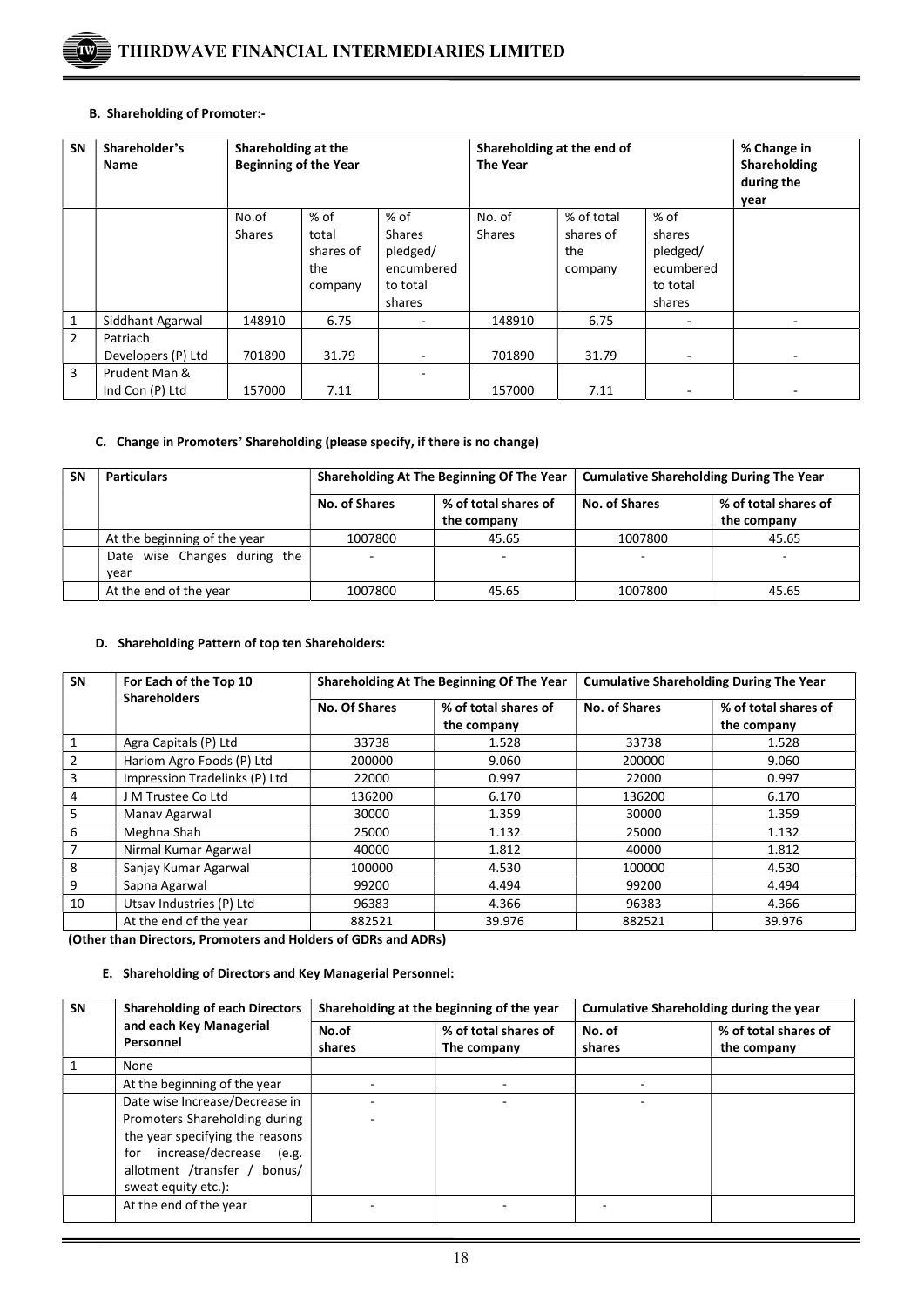$\overline{a}$ 

'TW

V.INDEBTEDNESS –Indebtedness of the Company including interest outstanding/accrued but not due for payment.

|                                                        | <b>Secured</b><br>Loans<br><b>Excluding</b><br>deposits | <b>Unsecured</b><br>Loans | <b>Deposit</b>           | <b>Total Indebtedness</b> |
|--------------------------------------------------------|---------------------------------------------------------|---------------------------|--------------------------|---------------------------|
| Indebtedness at the beginning of the<br>financial year |                                                         |                           |                          |                           |
| i) Principal Amount                                    |                                                         | 75,00,000                 | ÷                        | 75,00,000                 |
| ii) Interest accrued but not paid                      |                                                         | ٠                         | ٠                        |                           |
| iii) Interest accrued but not due                      |                                                         |                           | $\overline{\phantom{a}}$ |                           |
| Total (i+ii+iii)                                       |                                                         | 75,00,000                 | ٠                        | 75,00,000                 |
| Change in Indebtedness during the<br>financial year    |                                                         |                           |                          |                           |
| * Addition                                             |                                                         |                           | ٠                        |                           |
| * Reduction                                            |                                                         | 75,00,000                 | ۰                        | 75,00,000                 |
| <b>Net Change</b>                                      |                                                         | $-75,00,000$              |                          | $-75,00,000$              |
| Indebtedness at the end of the<br>financial year       |                                                         |                           |                          |                           |
| <b>Principal Amount</b><br>i)                          |                                                         | ۰                         | ٠                        |                           |
| ii)<br>Interest due but not paid                       |                                                         |                           |                          |                           |
| iii)<br>Interest accrued but not due                   |                                                         |                           | ۰                        | $\overline{\phantom{a}}$  |
| TOTAL (i+ii+iii)                                       |                                                         | <b>NIL</b>                | ٠                        | <b>NIL</b>                |

### VI. REMUNERATION OF DIRECTORS AND KEY MANAGERIAL PERSONNEL

#### A. Remuneration to Managing Director, Whole-time Directors and/or Manager (Rs.)

| SN. | <b>Particulars of Remuneration</b>                                                           | Name of MD/WTD/ Manager |            |      |     | <b>Total Amount</b> |
|-----|----------------------------------------------------------------------------------------------|-------------------------|------------|------|-----|---------------------|
|     |                                                                                              | MD.                     | <b>WTD</b> | ---- | --- |                     |
|     | Gross salary                                                                                 |                         |            |      |     |                     |
|     | Salary as per provisions<br>(a)<br>contained in section 17(1)<br>of the Income-tax Act, 1961 | $9,00,000/-$            |            |      |     | $9,00,000/-$        |
|     | Value of perquisites u/s<br>(b)<br>17(2) Income-tax Act, 1961                                |                         |            |      |     |                     |
|     | Profits in lieu of salary<br>(c)<br>under section 17(3)<br>Income-tax Act, 1961              |                         |            |      |     |                     |

| <b>Stock Option</b>                   |          |        |          |
|---------------------------------------|----------|--------|----------|
| Sweat Equity                          |          |        |          |
| Commission                            |          |        |          |
| - as % of profit<br>- others, specify |          |        |          |
| Others, please specify                | 30,000   |        | 30,000   |
| Total (A)                             | 9,30,000 | $\sim$ | 9,30,000 |
| Ceiling as per the Act                |          |        |          |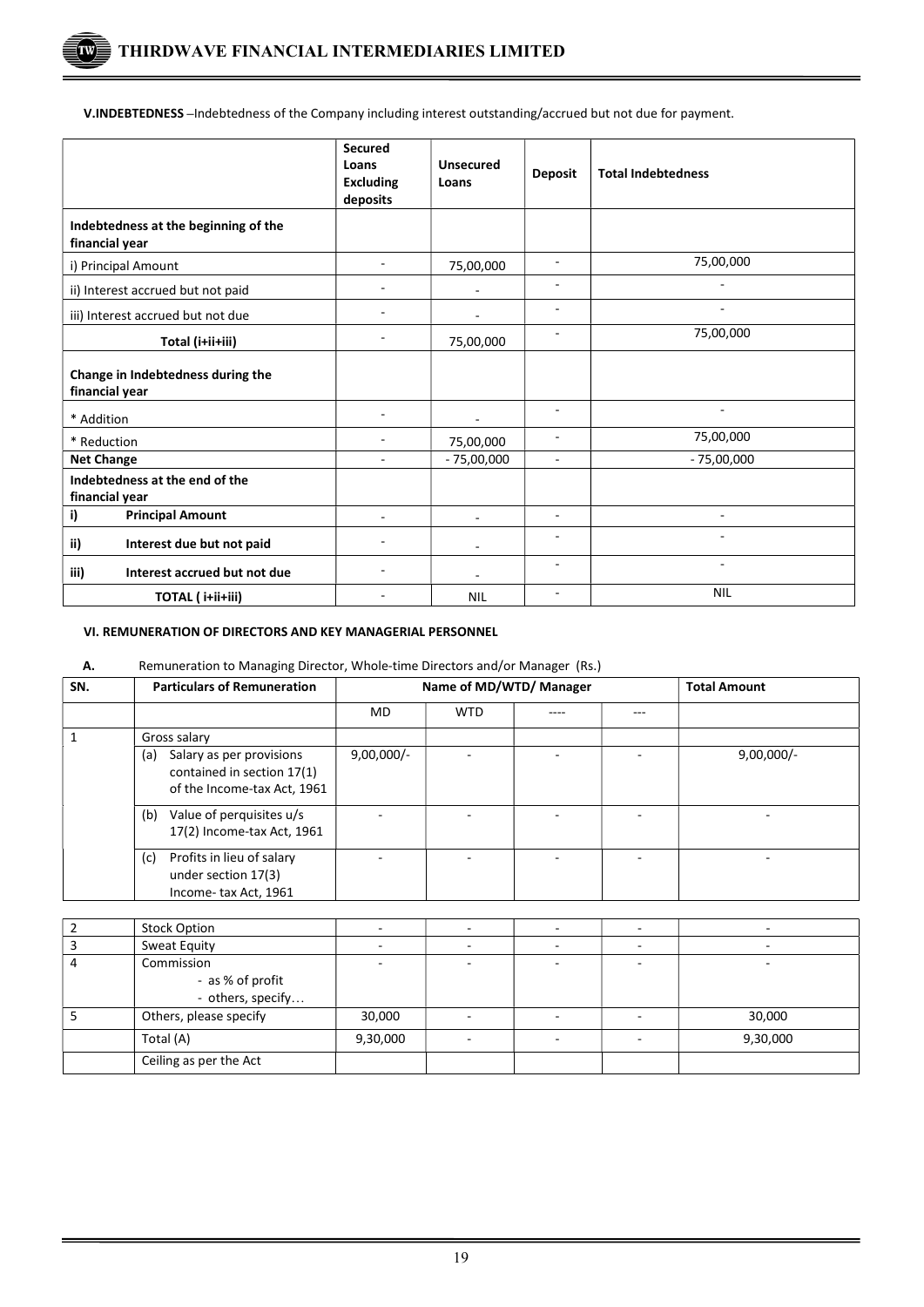

## VII. REMUNERATION OF DIRECTORS AND KEY MANAGERIAL PERSONNEL-

**B.** Remuneration to other directors : (Rs.)

 $\overline{a}$ 

| SN.           | <b>Particulars of</b>                         | <b>Total</b>            |               |              |        |
|---------------|-----------------------------------------------|-------------------------|---------------|--------------|--------|
|               | Remuneration                                  | Amount                  |               |              |        |
|               |                                               | Nirmal Kumar<br>Agarwal | Sandeep Kedia | Sujit Sarkar |        |
| 1             | <b>Independent Directors</b>                  |                         |               |              |        |
|               | Fee for attending board<br>committee meetings | 15,000                  | 15,000        | 30,000       | 60,000 |
|               | Commission                                    |                         |               |              |        |
|               | Others, please specify                        |                         |               |              |        |
|               | Total (1)                                     |                         |               |              |        |
| $\mathcal{P}$ | <b>Other Non-Executive Directors</b>          |                         |               |              |        |
|               | Fee for attending board<br>committee meetings |                         |               |              |        |

## VIII. REMUNERATION OF DIRECTORS AND KEY MANAGERIAL PERSONNEL-

## C. Remuneration to other directors : (Rs.)

| SN. | <b>Particulars of</b>                   | <b>Name of Directors</b> | <b>Total Amount</b> |  |
|-----|-----------------------------------------|--------------------------|---------------------|--|
|     | <b>Remuneration</b>                     | Suman Agarwal            |                     |  |
|     | Commission                              |                          |                     |  |
|     | Others, Please Specify                  | 30,000 (Sitting Fees)    | 30,000              |  |
|     | Total (2)                               |                          |                     |  |
|     | Total $(B) = (1+2)$                     | 30,000                   | 30,000              |  |
|     | <b>Total Managerial</b><br>Remuneration |                          |                     |  |
|     | Overall Ceiling as per                  | ۰                        | ۰                   |  |
|     | Act                                     |                          |                     |  |

## D. REMUNERATION TO KEY MANAGERIAL PERSONNEL OTHER THAN MD/MANAGER/WTD (Rs.)

| SN             | <b>Particulars of</b>                                                                              | <b>Key Managerial Personnel</b> |                          |                              |            |  |
|----------------|----------------------------------------------------------------------------------------------------|---------------------------------|--------------------------|------------------------------|------------|--|
|                | Remuneration                                                                                       | CEO                             | CS                       | <b>CFO</b>                   | Total      |  |
|                | Gross salary                                                                                       |                                 | 1,20,000                 | 95,475                       | 2, 15, 475 |  |
|                | Salary as per<br>(a)<br>provisions contained<br>in section 17(1) of<br>the Income-tax Act,<br>1961 |                                 |                          |                              |            |  |
|                | Value of perquisites<br>(b)<br>u/s 17(2) Income-tax<br>Act, 1961                                   |                                 |                          |                              |            |  |
|                | Profits in lieu of<br>(c)<br>salary under section<br>17(3) Income-tax<br>Act, 1961                 |                                 |                          |                              | ÷,         |  |
| $\overline{2}$ | <b>Stock Option</b>                                                                                |                                 |                          |                              |            |  |
| 3              | Sweat Equity                                                                                       |                                 |                          |                              |            |  |
| 4              | Commission                                                                                         | ۰                               | $\overline{\phantom{0}}$ | $\qquad \qquad \blacksquare$ |            |  |
|                | - as % of profit                                                                                   |                                 |                          | ۰                            |            |  |
|                | others, specify                                                                                    |                                 |                          |                              |            |  |
| 5              | Others, please specify                                                                             |                                 |                          | $\overline{a}$               |            |  |
|                | Total                                                                                              |                                 | 1,20,000                 | 95,475                       | 2,15,475   |  |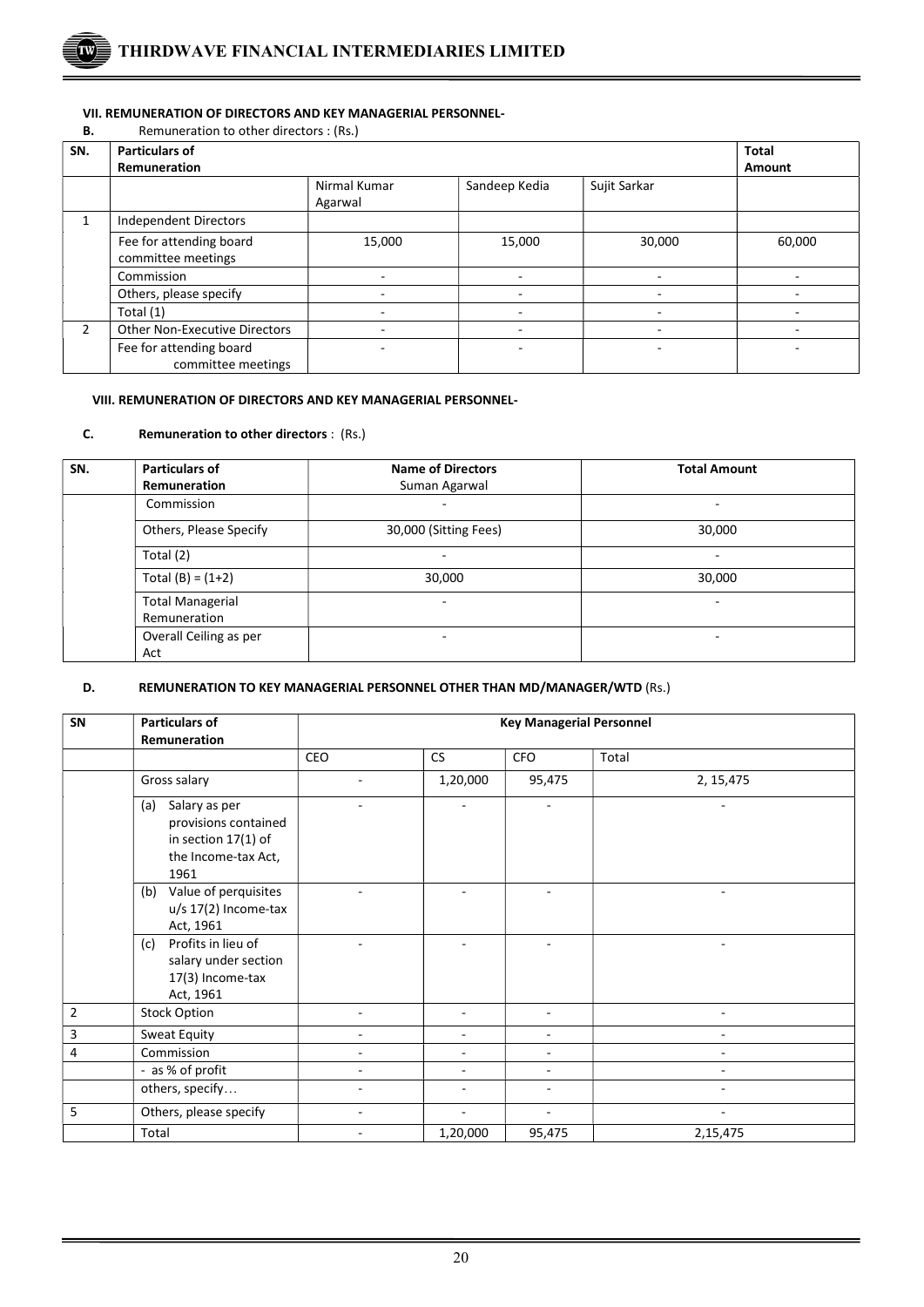

## IX. PENALTIES / PUNISHMENT/ COMPOUNDING OF OFFENCES:

| <b>Type</b>                        | <b>Section of</b><br>The<br>CompaniesAct | <b>Brief</b><br><b>Description</b> | Details of<br>Penalty/<br>Punishment/<br>Compounding<br>fees imposed | <b>Authority</b><br>[RD/NCLT/COURT] | Appeal made, if any<br>(give Details) |  |  |
|------------------------------------|------------------------------------------|------------------------------------|----------------------------------------------------------------------|-------------------------------------|---------------------------------------|--|--|
| <b>A.COMPANY</b>                   |                                          |                                    |                                                                      |                                     |                                       |  |  |
| Penalty                            | ۰                                        | ٠                                  | ٠                                                                    | ٠                                   |                                       |  |  |
| Punsihment                         |                                          | ٠                                  | ۰                                                                    | ٠                                   |                                       |  |  |
| Compounding                        |                                          | ٠                                  | ۰                                                                    |                                     |                                       |  |  |
| <b>B.DIRECTORS</b>                 |                                          |                                    |                                                                      |                                     |                                       |  |  |
| Penalty                            |                                          | ٠                                  | ٠                                                                    | ٠                                   |                                       |  |  |
| Punsihment                         |                                          | ٠                                  | ٠                                                                    | ٠                                   |                                       |  |  |
| Compounding                        | ٠                                        | ٠                                  | ۰                                                                    | ۰                                   | $\overline{\phantom{a}}$              |  |  |
| <b>C.OTHER OFFICERS IN DEFAULT</b> |                                          |                                    |                                                                      |                                     |                                       |  |  |
| Penalty                            |                                          | ٠                                  | ۰                                                                    | ۰                                   |                                       |  |  |
| Punsihment                         |                                          |                                    | ٠                                                                    |                                     |                                       |  |  |
| Compounding                        | ۰                                        | ٠                                  | ٠                                                                    | ۰                                   | $\overline{\phantom{a}}$              |  |  |

 $\overline{a}$ 

Dated : 25<sup>th</sup> June 2020 **Suman Agarwal** Suman Agarwal Suman Agarwal Vinay Kumar Agarwal (DIN: 06955583)  $(DIN: 06955583)$ 

Place : Kolkata **For and on behalf of the Board** For and on behalf of the Board For and on behalf of the Board